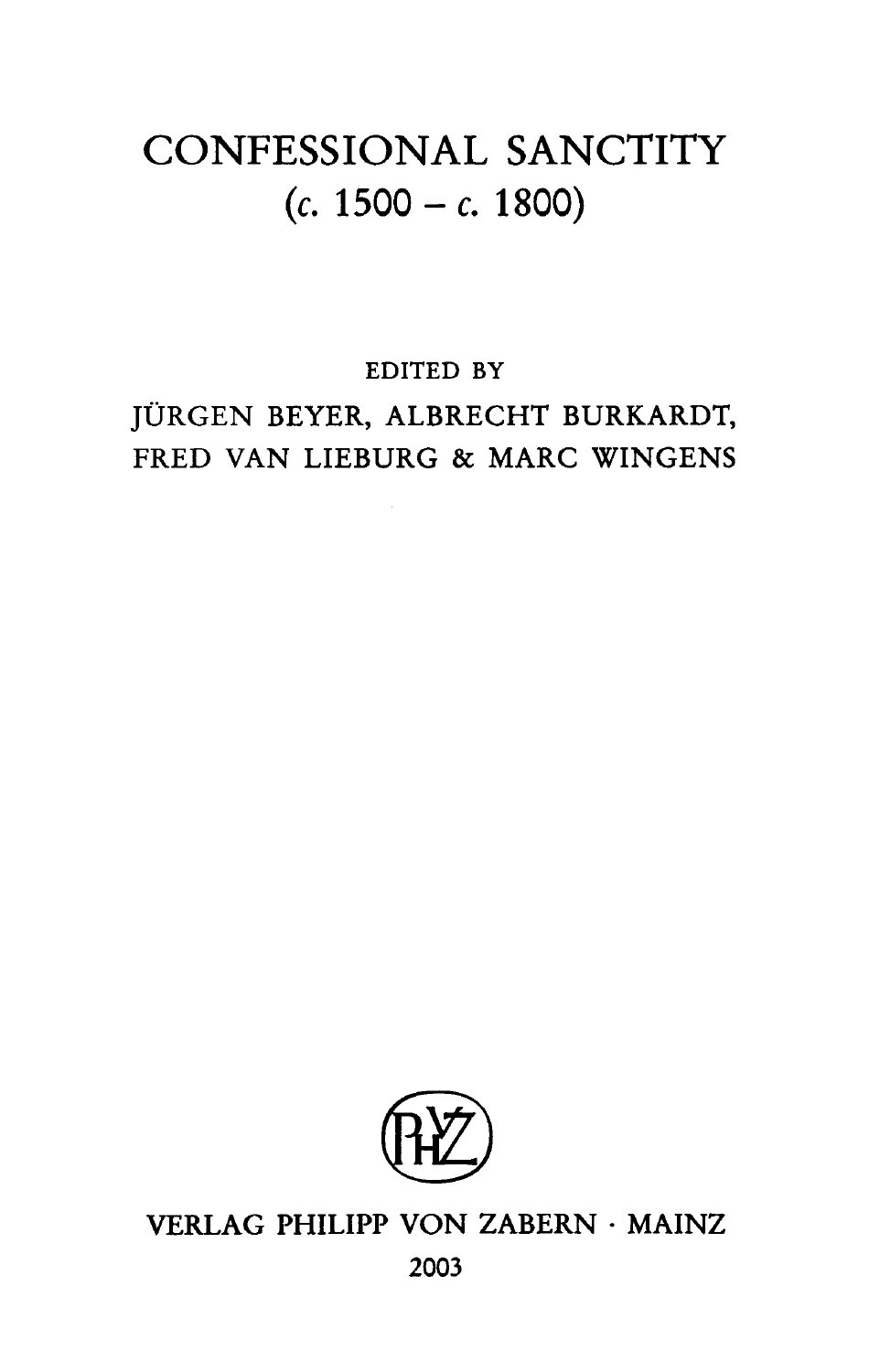## TABLE OF CONTENTS

| Preface                                                                                                                                           | IX  |
|---------------------------------------------------------------------------------------------------------------------------------------------------|-----|
| I. Models of Traditional Sanctity until the Beginning of the Early Modern Period                                                                  |     |
| Peter Dinzelbacher                                                                                                                                |     |
| Heiligkeitsmodelle zwischen Mittelalter und früher Neuzeit                                                                                        | 1   |
| <b>II.</b> Saintly Models                                                                                                                         |     |
| Dominique Julia                                                                                                                                   |     |
| Le culte des saints dans le Mémorial de Pierre Favre                                                                                              | 25  |
| Isabelle Poutrin                                                                                                                                  |     |
| Des « livres extatiques » venus d'Espagne. Thérèse d'Avila et Jeanne de<br>la Croix, modèles de sainteté féminine                                 | 49  |
| Nicole Grochowina                                                                                                                                 |     |
| "Het Offer des Herren". Das Martyrium als Heiligenideal nieder-<br>deutscher Täufer um 1570                                                       | 65  |
| Marc Venard                                                                                                                                       |     |
| Les martyrs catholiques des affrontements religieux du XVI <sup>c</sup> siècle,<br>d'après l'Histoire catholique du Père Hilarion de Coste (1625) | 81  |
| Peter Burschel                                                                                                                                    |     |
| Male Death - Female Death. On the Anthropology of Martyrdom in<br>the Early Modern Period                                                         | 93  |
| Marie-Élisabeth Henneau                                                                                                                           |     |
| Saintes femmes en terre liégeoise. Lecture de biographies spirituelles<br>inédites des XVII <sup>e</sup> et XVIII <sup>e</sup> siècles            | 113 |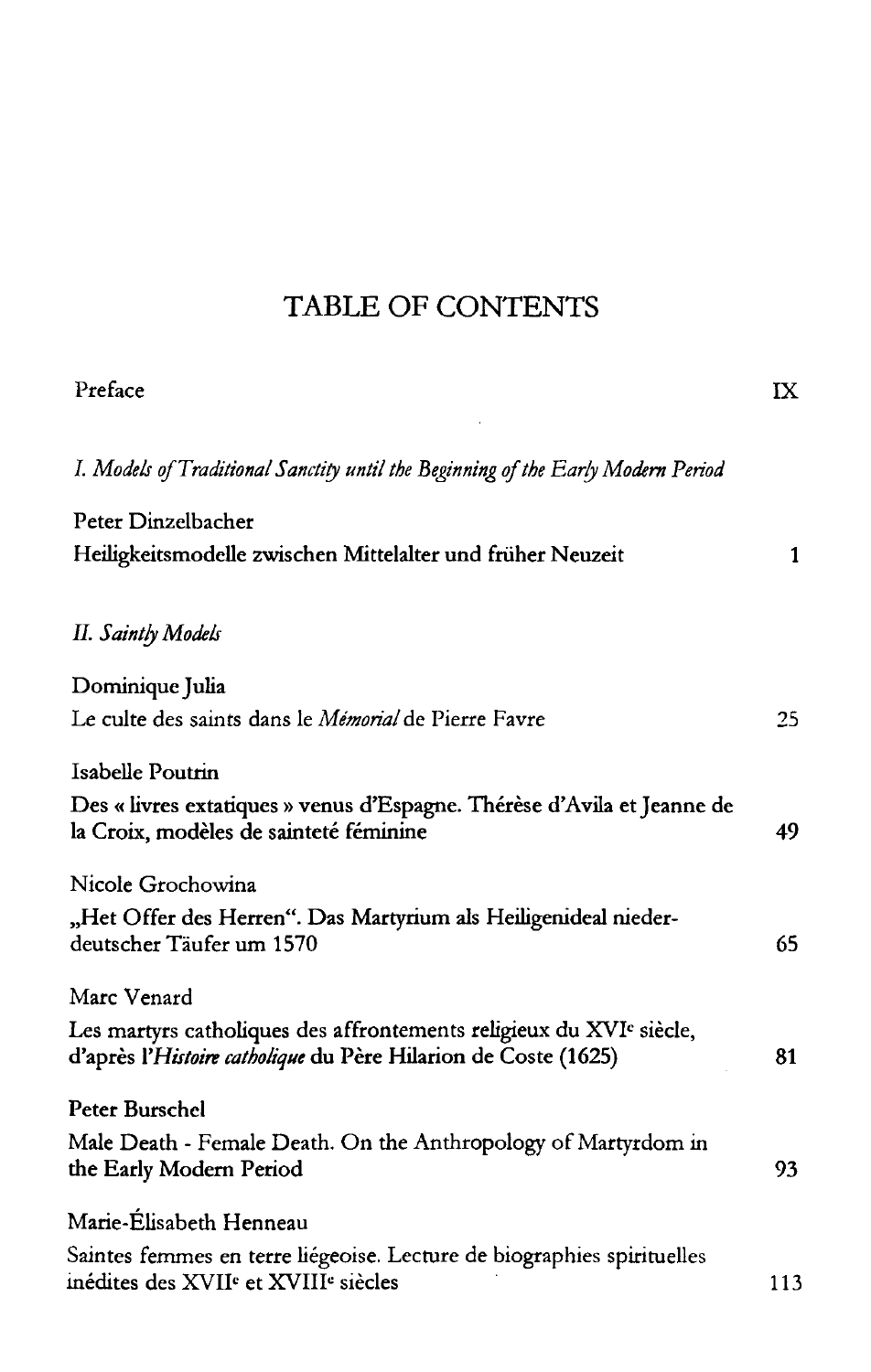| Table of Contents<br>VI                                                                                                                         |      |
|-------------------------------------------------------------------------------------------------------------------------------------------------|------|
| Pierre-Antoine Fabre<br>Les voies d'une canonisation. Ecriture, portrait et récit de vie dans<br>l'invention flamande de saint Ignace de Loyola | 133  |
| Jacques Le Brun<br>La sainteté à l'époque classique et le problème de l'autorisation                                                            | 149  |
| Gary K. Waite<br>Anabaptist Anticlericalism and the Laicization of Sainthood. Anabaptist<br>Saints and Sanctity in the Netherlands              | 163  |
| Fred van Lieburg<br>Sanctifying Pillars of Pietism and Methodism. Guardian Angels or<br>Heavenly Helpers in International Story-Telling         | 181  |
| <b>III.</b> Saintly Living                                                                                                                      |      |
| Leendert F. Groenendijk<br>The Sanctification of the Household and the Reformation of Manners in                                                |      |
| English Puritanism and in Dutch Pietism during the Seventeenth Century 197<br>Daniel Lindmark                                                   |      |
| De fide historica. Societas Suecana Pro Fide et Christianismo and the<br>Religious Exemplary Biography in Sweden, 1771–1780                     | 219  |
| IV. Living Saints                                                                                                                               |      |
| <b>Waltraud Pulz</b>                                                                                                                            |      |
| Körperlose Leiber - Spiritualisierung des Fleisches? "Heilige Anorexie"<br>im 16. und frühen 17. Jahrhundert                                    | 243. |
| Sarah Ferber                                                                                                                                    |      |
| Possession Sanctified. The Case of Marie des Vallées                                                                                            | 259  |
| Albrecht Burkardt<br>Die Visionen der Sophia Agnes von Langenberg                                                                               |      |
|                                                                                                                                                 | 271  |
| Marc Wingens<br>A "Holy Nun" in a Protestant Country: Maria Margaretha van<br>Valckenisse (1605-1658)                                           | 291  |